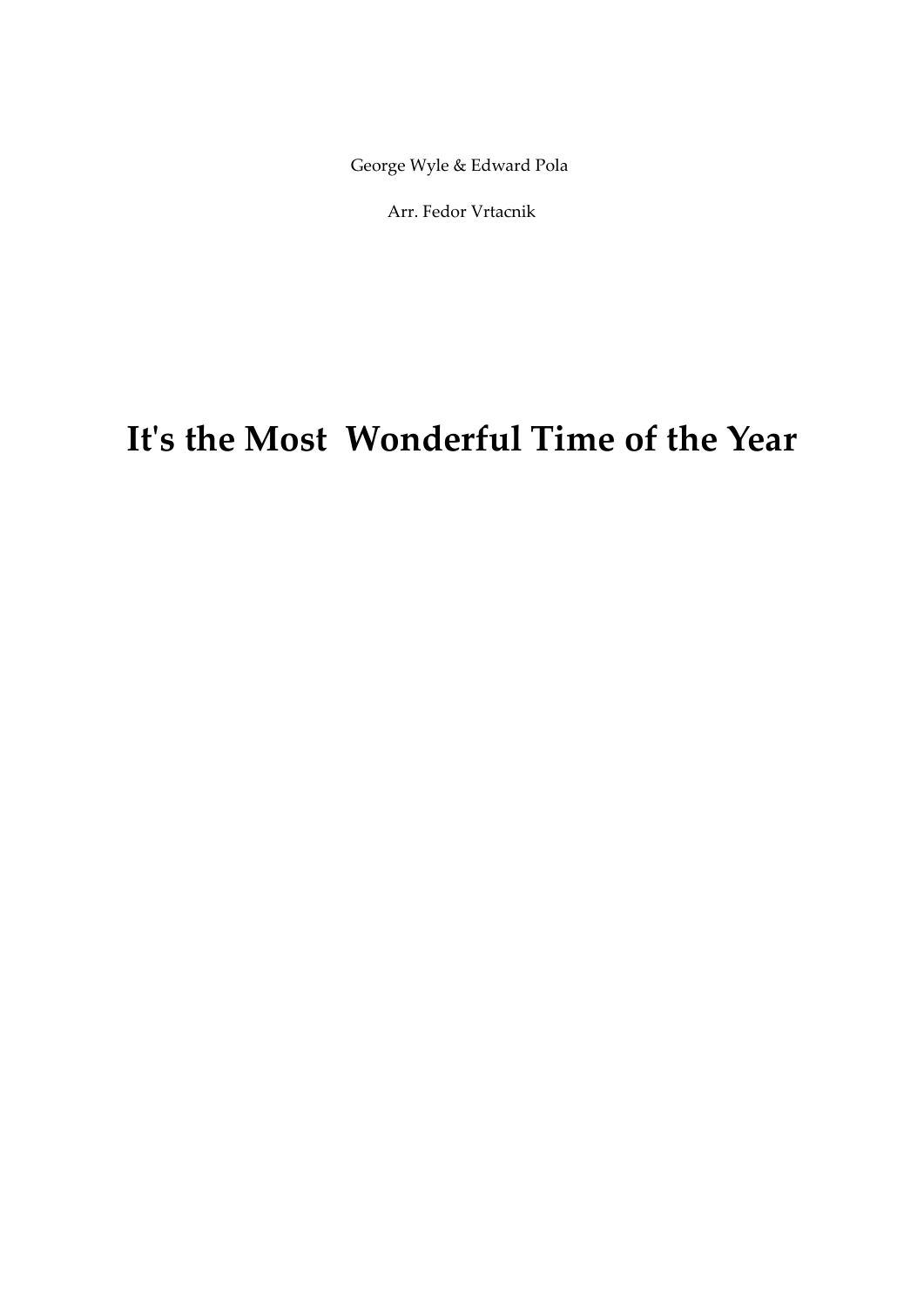|                                 |                           | Jazz Waltz $\frac{1}{2}$ = 210                  |                  |                   |                          |   |          |                   |    |    |    |                          |                                               |                            |                | George Wyle & Edward Pola<br>Arr. Fedor Vrtacnik                      |
|---------------------------------|---------------------------|-------------------------------------------------|------------------|-------------------|--------------------------|---|----------|-------------------|----|----|----|--------------------------|-----------------------------------------------|----------------------------|----------------|-----------------------------------------------------------------------|
| $\operatorname{Piccolo}$        | 传<br>T                    |                                                 |                  |                   |                          |   |          |                   |    |    |    |                          | $\overline{\phantom{a}}$<br>$f^{\frac{3}{3}}$ | $\boldsymbol{\cdot}$       |                |                                                                       |
|                                 | 暗                         |                                                 |                  |                   |                          |   |          |                   |    |    |    |                          | $\overline{\phantom{a}}$                      |                            |                |                                                                       |
| Flute                           | $\overline{\phantom{a}}$  |                                                 |                  |                   |                          |   |          |                   |    |    |    |                          | $f^{-3}$                                      |                            |                |                                                                       |
| Oboe $1\,$                      | Ъ                         |                                                 |                  |                   |                          |   |          |                   |    |    |    |                          | - 1<br>$f^{\frac{3}{3}}$                      | $\sqrt{3}$                 |                | ≢                                                                     |
| Oboe 2                          |                           |                                                 |                  |                   |                          |   |          |                   |    |    |    |                          |                                               |                            |                |                                                                       |
|                                 |                           |                                                 |                  |                   |                          |   |          |                   |    |    |    |                          | $f^{\frac{3}{3}}$                             | $\sqrt{3}$                 |                |                                                                       |
| Clarinet in $\mathsf{B}\flat$ 1 |                           |                                                 |                  |                   |                          |   |          |                   |    |    |    |                          | $f^{-3}$                                      | $\boldsymbol{\mathcal{S}}$ |                |                                                                       |
| Clarinet in $\mathsf{B}\flat$ 2 |                           |                                                 |                  |                   |                          |   |          |                   |    |    |    |                          |                                               |                            |                |                                                                       |
|                                 |                           |                                                 |                  |                   |                          |   |          |                   |    |    |    |                          | $\boldsymbol{\mathcal{S}}$<br>$\mathbf{f}$    | $\boldsymbol{\mathcal{S}}$ |                |                                                                       |
| Bassoon 1                       | 9:1                       |                                                 | $\boldsymbol{f}$ |                   | →                        |   |          |                   |    |    |    |                          |                                               |                            |                | Ť                                                                     |
| Bassoon 2                       | $9 -$                     |                                                 |                  |                   |                          |   |          |                   |    |    |    | 70                       |                                               |                            |                |                                                                       |
|                                 |                           |                                                 |                  |                   |                          |   |          |                   |    |    |    |                          |                                               |                            |                |                                                                       |
| Horn in F1                      | 6<br>$\overline{\bullet}$ | f                                               |                  | $\overline{\rho}$ |                          |   |          |                   |    |    |    |                          |                                               |                            |                |                                                                       |
| Horn in F2                      | 茝                         |                                                 |                  | d.                | P                        |   | $\sigma$ |                   |    | ₩  |    |                          |                                               |                            |                | Ŧ                                                                     |
|                                 |                           |                                                 |                  |                   |                          |   |          |                   |    |    |    |                          |                                               |                            |                |                                                                       |
| Horn in F <sub>3</sub>          | ↔                         |                                                 |                  |                   | ᅯ.                       |   |          | <u>d.</u>         |    | ಡ್ |    |                          |                                               |                            |                |                                                                       |
| Horn in F4                      | Ğ                         |                                                 |                  |                   |                          |   |          |                   |    |    |    |                          |                                               |                            |                | Ŧ                                                                     |
|                                 |                           |                                                 |                  |                   | c                        |   |          |                   |    |    |    |                          |                                               |                            |                |                                                                       |
| Trumpet 1                       | œ                         | $\boldsymbol{f}$                                |                  | G                 |                          |   |          |                   |    |    |    |                          |                                               |                            |                | $\leftarrow$<br>Ŧ                                                     |
| Trumpet 2                       | 6<br>٠.                   |                                                 |                  | z                 | $\overline{\mathcal{P}}$ |   | >        | $\overline{\rho}$ |    | f  |    |                          |                                               |                            | ≄              | $\rightarrow$                                                         |
| Trumpet 3                       | $6 +$                     |                                                 |                  |                   |                          |   |          |                   |    |    |    |                          |                                               |                            |                |                                                                       |
|                                 |                           |                                                 |                  |                   |                          |   |          |                   |    |    |    |                          |                                               |                            |                |                                                                       |
| Trombone 1                      | भ∺                        |                                                 | $\boldsymbol{f}$ |                   |                          |   |          |                   |    |    | آم |                          |                                               |                            |                | <del>∕</del>                                                          |
| Trombone 2                      | 9:4                       |                                                 |                  |                   |                          |   |          |                   |    |    |    |                          |                                               |                            |                | <del>€</del><br>Ŧ                                                     |
|                                 |                           |                                                 |                  |                   |                          |   |          |                   |    |    |    |                          |                                               |                            |                |                                                                       |
| Trombone 3                      | $9 -$                     |                                                 | $\boldsymbol{f}$ |                   |                          |   |          |                   |    |    |    |                          |                                               |                            |                |                                                                       |
| Tuba                            | $\mathcal{P}$             |                                                 |                  |                   |                          |   |          |                   |    |    |    |                          |                                               |                            |                |                                                                       |
|                                 |                           | ř                                               |                  |                   |                          |   |          |                   |    |    |    |                          |                                               |                            |                |                                                                       |
| Glockenspiel                    |                           |                                                 |                  |                   |                          |   |          |                   |    |    |    |                          |                                               |                            |                | <del>€</del>                                                          |
| Voice                           | $\frac{2}{\Phi}$          |                                                 |                  |                   |                          |   |          |                   |    |    |    |                          |                                               |                            |                |                                                                       |
|                                 |                           | $\mathbf{A}^{(\text{SUS4})}$                    |                  |                   |                          |   |          |                   |    |    |    | $\mathrm{Bb}^7$          |                                               |                            | $\mathrm{A}^7$ | $\mathop{\rm It^{\prime}}\nolimits_{\mathop{\it mf}\nolimits}$<br>the |
| Piano                           | $\frac{2}{3}$             | $\boldsymbol{f}$                                |                  |                   |                          |   |          |                   |    |    |    |                          |                                               |                            | ₹              |                                                                       |
|                                 | ،∺9                       |                                                 |                  |                   |                          |   |          |                   |    |    |    |                          |                                               |                            |                |                                                                       |
|                                 | $\frac{2}{3}$             | A <sup>(SUS4)</sup><br>$\overline{\phantom{0}}$ |                  |                   |                          |   |          |                   |    |    |    | $\mathrm{B}^\mathrm{b7}$ |                                               |                            | $A^7$          |                                                                       |
| Jazz Guitar                     |                           | $\overline{f}$                                  |                  |                   |                          |   |          |                   |    |    |    |                          |                                               |                            |                |                                                                       |
| <b>Bass Guitar</b>              | 9:1                       |                                                 |                  |                   |                          |   |          |                   | 7. |    |    |                          |                                               |                            |                |                                                                       |
| $\mathop{\rm Drums}\nolimits$   | $\mathbf{H}$              |                                                 |                  |                   |                          | χ |          |                   | Z. |    |    |                          |                                               |                            |                |                                                                       |
|                                 |                           |                                                 |                  |                   |                          |   |          |                   |    |    |    |                          |                                               |                            |                |                                                                       |
| $\operatorname{Soprano}$        | $\frac{2}{5}$             |                                                 |                  |                   |                          |   |          |                   |    |    |    |                          |                                               |                            |                |                                                                       |



## **Itʹs the Most Wonderful Time of the Year**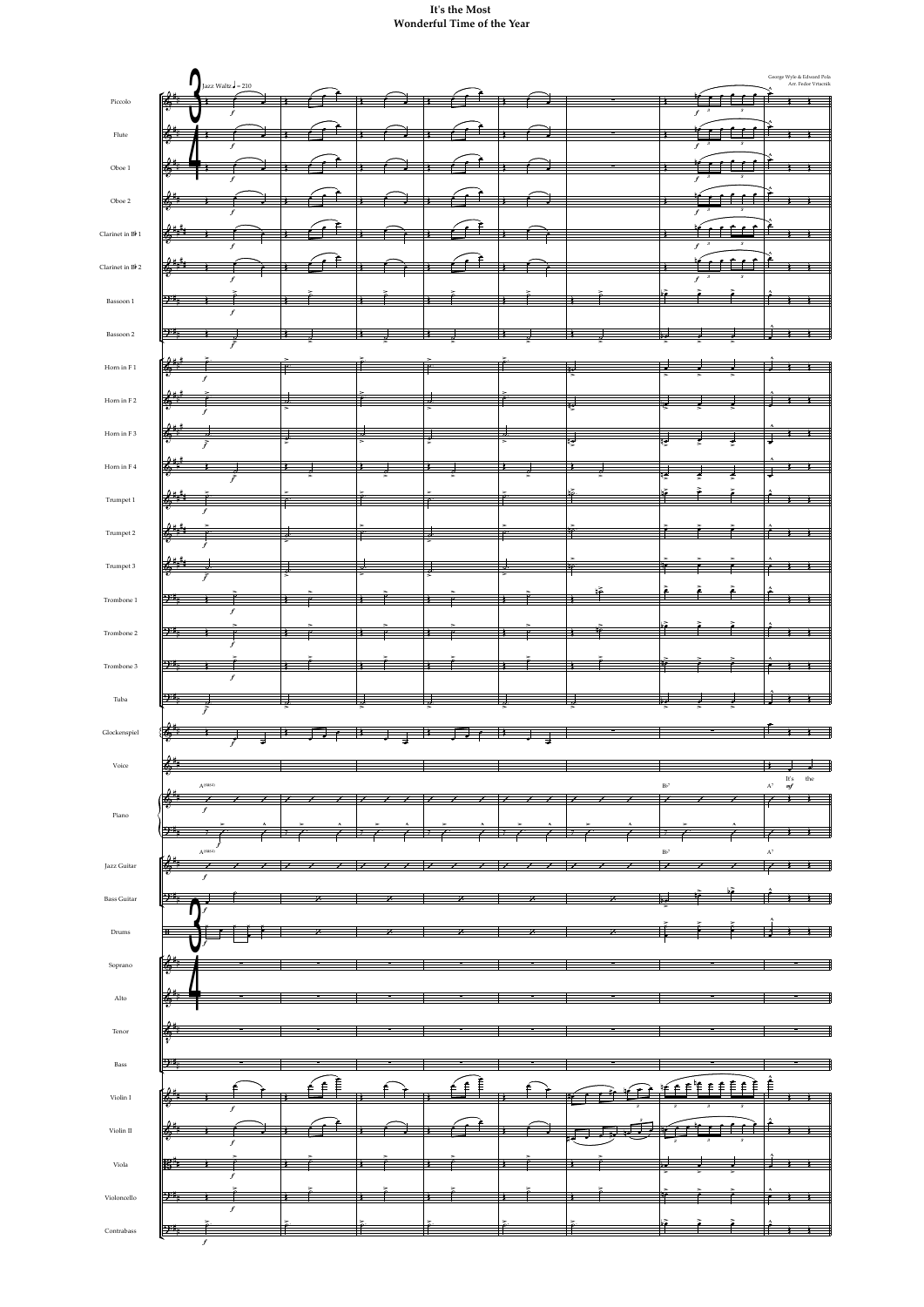|                             | $\Delta$<br>$\boxed{9}$                                                                                             |                                      |                       |                         |                                                                                                                       |                          |      |             |
|-----------------------------|---------------------------------------------------------------------------------------------------------------------|--------------------------------------|-----------------------|-------------------------|-----------------------------------------------------------------------------------------------------------------------|--------------------------|------|-------------|
| $\rm Picc.$                 |                                                                                                                     |                                      |                       |                         |                                                                                                                       |                          |      |             |
|                             |                                                                                                                     |                                      |                       |                         |                                                                                                                       |                          |      |             |
| $\mathop{\rm Fl}\nolimits.$ |                                                                                                                     |                                      |                       |                         |                                                                                                                       |                          |      |             |
| $\mathrm{Ob}.$              | $\frac{1}{2}$                                                                                                       |                                      |                       |                         |                                                                                                                       |                          |      |             |
|                             |                                                                                                                     |                                      |                       |                         |                                                                                                                       |                          |      |             |
| $\mathrm{Ob}.$              | $\frac{2}{3}$                                                                                                       |                                      |                       |                         |                                                                                                                       |                          |      |             |
| $\operatorname{Cl.}$        | $\frac{1}{6}$                                                                                                       |                                      |                       |                         |                                                                                                                       |                          |      |             |
|                             |                                                                                                                     |                                      |                       |                         |                                                                                                                       |                          |      |             |
| $\operatorname{Cl.}$        | $\frac{1}{100}$                                                                                                     |                                      |                       |                         |                                                                                                                       |                          |      |             |
| Bsn.                        | 9:5                                                                                                                 | $\sim$ $\sim$                        |                       |                         | <u> La Carlo de Carlo de Carlo de Carlo de Carlo de Carlo de Carlo de Carlo de Carlo de Carlo de Carlo de Carlo d</u> |                          |      |             |
|                             |                                                                                                                     |                                      |                       |                         |                                                                                                                       |                          |      |             |
| Bsn.                        |                                                                                                                     |                                      |                       |                         |                                                                                                                       |                          |      |             |
|                             |                                                                                                                     |                                      |                       |                         |                                                                                                                       |                          |      |             |
| $\operatorname{Hn.}$        |                                                                                                                     |                                      |                       |                         |                                                                                                                       |                          |      |             |
| $\rm Hn.$                   | $\frac{\left \frac{\partial^2 \dot{H}_i}{\partial t_i^2}\right }{\left \frac{\partial H_i}{\partial t_i^2}\right }$ |                                      |                       |                         |                                                                                                                       |                          |      |             |
|                             |                                                                                                                     |                                      |                       |                         |                                                                                                                       |                          |      |             |
| $\rm{Hn}.$                  |                                                                                                                     |                                      |                       |                         |                                                                                                                       |                          |      |             |
| Hn.                         | $\frac{1}{2}$                                                                                                       |                                      |                       |                         |                                                                                                                       |                          |      |             |
|                             |                                                                                                                     |                                      |                       |                         |                                                                                                                       |                          |      |             |
| $_{\rm Tpt. \ 1}$           | $\frac{2+1}{2}$                                                                                                     |                                      |                       |                         |                                                                                                                       |                          |      |             |
| Tpt. 2                      |                                                                                                                     |                                      |                       |                         |                                                                                                                       |                          |      | इ           |
|                             |                                                                                                                     |                                      |                       |                         |                                                                                                                       |                          |      |             |
| $\operatorname{Tpt.}3$      | $0 + 1$<br>$\mathbb{R}^n$                                                                                           |                                      |                       |                         |                                                                                                                       |                          |      |             |
| Tbn.1                       |                                                                                                                     |                                      |                       |                         |                                                                                                                       |                          |      |             |
|                             |                                                                                                                     |                                      |                       |                         |                                                                                                                       |                          |      |             |
| Tbn. 2                      |                                                                                                                     |                                      |                       |                         |                                                                                                                       |                          |      |             |
|                             |                                                                                                                     |                                      |                       |                         |                                                                                                                       |                          |      |             |
| Tbn. 3                      |                                                                                                                     |                                      |                       |                         |                                                                                                                       |                          |      |             |
| Tba.                        |                                                                                                                     |                                      |                       |                         |                                                                                                                       |                          |      |             |
|                             |                                                                                                                     |                                      |                       |                         |                                                                                                                       |                          |      |             |
| ${\rm Glock}.$              |                                                                                                                     |                                      |                       |                         |                                                                                                                       |                          |      |             |
| Voice                       |                                                                                                                     | $\Box$                               |                       |                         |                                                                                                                       |                          |      |             |
|                             | most<br>D <sub>maj</sub> <sub>9</sub>                                                                               | won - der - ful ${\rm Bm^7}$         | time<br>$\rm Em^{11}$ | the<br>$_{\mathrm{of}}$ | year<br>D%                                                                                                            | Bm <sup>11</sup>         |      | With<br>the |
| Pno.                        |                                                                                                                     |                                      |                       |                         |                                                                                                                       |                          |      |             |
|                             |                                                                                                                     |                                      |                       |                         |                                                                                                                       |                          |      |             |
|                             | D <sub>maj</sub> <sub>9</sub>                                                                                       |                                      |                       | $\frac{D\%}{\sqrt{D}}$  |                                                                                                                       |                          |      |             |
| J. Gtr.                     |                                                                                                                     | $\frac{Bm^7}{\sqrt{1-\frac{1}{2}}}\$ | $\overline{ }$        |                         | $\overline{\phantom{0}}$                                                                                              |                          |      |             |
| Bass                        |                                                                                                                     |                                      |                       |                         |                                                                                                                       |                          |      |             |
|                             |                                                                                                                     |                                      |                       |                         |                                                                                                                       |                          |      |             |
| Dr.                         |                                                                                                                     |                                      |                       |                         |                                                                                                                       |                          |      |             |
| S.                          |                                                                                                                     |                                      |                       |                         |                                                                                                                       | $\overline{\phantom{a}}$ |      |             |
|                             |                                                                                                                     |                                      |                       |                         | Ding                                                                                                                  | dong                     | ding | dong        |

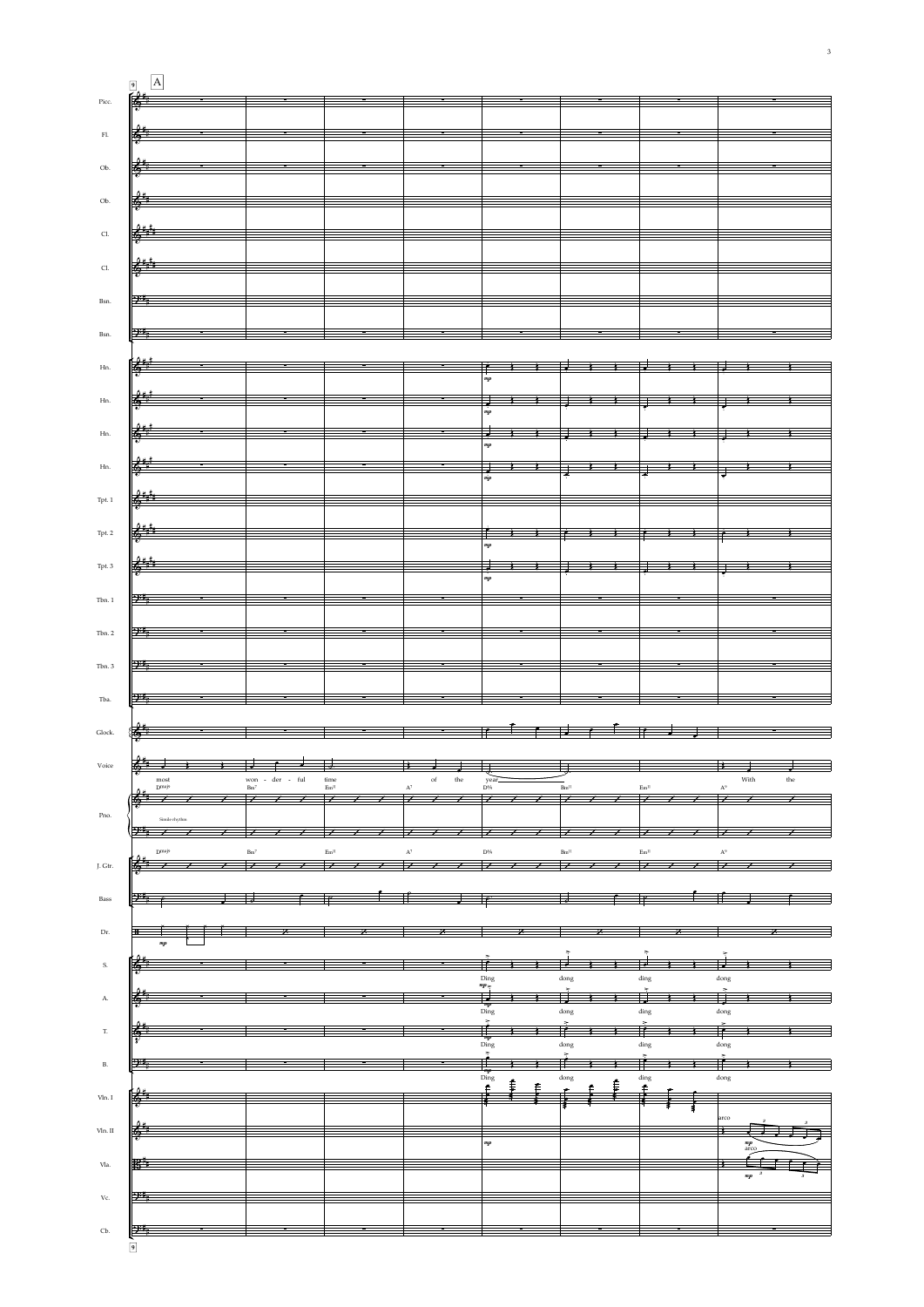|                            | 17              |               |                                                                                                                                                                                                                                                                                                                                                                                                                                          |                                                                                                   |                                                                                                                                                                                                                                                                                                                      |                             |       |                  |                                                                                                                                                                                                                                                                                                                                                                                                                                                         |  |  |
|----------------------------|-----------------|---------------|------------------------------------------------------------------------------------------------------------------------------------------------------------------------------------------------------------------------------------------------------------------------------------------------------------------------------------------------------------------------------------------------------------------------------------------|---------------------------------------------------------------------------------------------------|----------------------------------------------------------------------------------------------------------------------------------------------------------------------------------------------------------------------------------------------------------------------------------------------------------------------|-----------------------------|-------|------------------|---------------------------------------------------------------------------------------------------------------------------------------------------------------------------------------------------------------------------------------------------------------------------------------------------------------------------------------------------------------------------------------------------------------------------------------------------------|--|--|
| Picc.                      |                 |               |                                                                                                                                                                                                                                                                                                                                                                                                                                          |                                                                                                   |                                                                                                                                                                                                                                                                                                                      |                             |       |                  |                                                                                                                                                                                                                                                                                                                                                                                                                                                         |  |  |
|                            |                 |               |                                                                                                                                                                                                                                                                                                                                                                                                                                          |                                                                                                   |                                                                                                                                                                                                                                                                                                                      |                             |       |                  |                                                                                                                                                                                                                                                                                                                                                                                                                                                         |  |  |
|                            |                 |               |                                                                                                                                                                                                                                                                                                                                                                                                                                          |                                                                                                   |                                                                                                                                                                                                                                                                                                                      |                             |       |                  |                                                                                                                                                                                                                                                                                                                                                                                                                                                         |  |  |
| $\rm{Fl.}$                 |                 |               |                                                                                                                                                                                                                                                                                                                                                                                                                                          |                                                                                                   | $\blacksquare$                                                                                                                                                                                                                                                                                                       |                             |       |                  |                                                                                                                                                                                                                                                                                                                                                                                                                                                         |  |  |
|                            |                 |               |                                                                                                                                                                                                                                                                                                                                                                                                                                          |                                                                                                   |                                                                                                                                                                                                                                                                                                                      |                             |       |                  |                                                                                                                                                                                                                                                                                                                                                                                                                                                         |  |  |
|                            |                 |               |                                                                                                                                                                                                                                                                                                                                                                                                                                          |                                                                                                   |                                                                                                                                                                                                                                                                                                                      |                             |       |                  |                                                                                                                                                                                                                                                                                                                                                                                                                                                         |  |  |
| Ob.                        | $\frac{2}{6}$   |               |                                                                                                                                                                                                                                                                                                                                                                                                                                          |                                                                                                   |                                                                                                                                                                                                                                                                                                                      |                             |       |                  |                                                                                                                                                                                                                                                                                                                                                                                                                                                         |  |  |
|                            |                 |               |                                                                                                                                                                                                                                                                                                                                                                                                                                          |                                                                                                   |                                                                                                                                                                                                                                                                                                                      |                             |       |                  |                                                                                                                                                                                                                                                                                                                                                                                                                                                         |  |  |
|                            | $\frac{1}{2}$   |               |                                                                                                                                                                                                                                                                                                                                                                                                                                          |                                                                                                   |                                                                                                                                                                                                                                                                                                                      |                             |       |                  |                                                                                                                                                                                                                                                                                                                                                                                                                                                         |  |  |
| Ob.                        |                 |               |                                                                                                                                                                                                                                                                                                                                                                                                                                          |                                                                                                   |                                                                                                                                                                                                                                                                                                                      |                             |       |                  |                                                                                                                                                                                                                                                                                                                                                                                                                                                         |  |  |
|                            |                 |               |                                                                                                                                                                                                                                                                                                                                                                                                                                          |                                                                                                   |                                                                                                                                                                                                                                                                                                                      |                             |       |                  |                                                                                                                                                                                                                                                                                                                                                                                                                                                         |  |  |
| $\mathsf{Cl}\xspace$       |                 |               |                                                                                                                                                                                                                                                                                                                                                                                                                                          |                                                                                                   | $\frac{1}{6}$                                                                                                                                                                                                                                                                                                        |                             |       |                  |                                                                                                                                                                                                                                                                                                                                                                                                                                                         |  |  |
|                            |                 |               |                                                                                                                                                                                                                                                                                                                                                                                                                                          |                                                                                                   |                                                                                                                                                                                                                                                                                                                      |                             |       |                  |                                                                                                                                                                                                                                                                                                                                                                                                                                                         |  |  |
|                            |                 |               |                                                                                                                                                                                                                                                                                                                                                                                                                                          |                                                                                                   |                                                                                                                                                                                                                                                                                                                      |                             |       |                  |                                                                                                                                                                                                                                                                                                                                                                                                                                                         |  |  |
| $\mathop{\rm Cl}\nolimits$ |                 |               |                                                                                                                                                                                                                                                                                                                                                                                                                                          |                                                                                                   | $\frac{1}{36}$ $\frac{2}{3}$ $\frac{1}{3}$ $\frac{1}{3}$ $\frac{1}{3}$ $\frac{1}{3}$ $\frac{1}{3}$ $\frac{1}{3}$ $\frac{1}{3}$ $\frac{1}{3}$ $\frac{1}{3}$ $\frac{1}{3}$ $\frac{1}{3}$ $\frac{1}{3}$ $\frac{1}{3}$ $\frac{1}{3}$ $\frac{1}{3}$ $\frac{1}{3}$ $\frac{1}{3}$ $\frac{1}{3}$ $\frac{1}{3}$ $\frac{1}{3}$ |                             |       |                  |                                                                                                                                                                                                                                                                                                                                                                                                                                                         |  |  |
|                            |                 |               |                                                                                                                                                                                                                                                                                                                                                                                                                                          |                                                                                                   |                                                                                                                                                                                                                                                                                                                      |                             |       |                  |                                                                                                                                                                                                                                                                                                                                                                                                                                                         |  |  |
|                            |                 |               |                                                                                                                                                                                                                                                                                                                                                                                                                                          |                                                                                                   |                                                                                                                                                                                                                                                                                                                      |                             |       |                  |                                                                                                                                                                                                                                                                                                                                                                                                                                                         |  |  |
| Bsn.                       | 2:4             |               |                                                                                                                                                                                                                                                                                                                                                                                                                                          | <b>P</b>                                                                                          | $\overline{\phantom{a}}$                                                                                                                                                                                                                                                                                             |                             |       |                  |                                                                                                                                                                                                                                                                                                                                                                                                                                                         |  |  |
|                            |                 |               |                                                                                                                                                                                                                                                                                                                                                                                                                                          |                                                                                                   |                                                                                                                                                                                                                                                                                                                      |                             |       |                  |                                                                                                                                                                                                                                                                                                                                                                                                                                                         |  |  |
|                            |                 |               |                                                                                                                                                                                                                                                                                                                                                                                                                                          |                                                                                                   | <u> 1989 - Jan Stein Stein Stein Stein Stein Stein Stein Stein Stein Stein Stein Stein Stein Stein Stein Stein S</u>                                                                                                                                                                                                 |                             |       |                  |                                                                                                                                                                                                                                                                                                                                                                                                                                                         |  |  |
| Bsn.                       |                 |               |                                                                                                                                                                                                                                                                                                                                                                                                                                          |                                                                                                   |                                                                                                                                                                                                                                                                                                                      |                             |       |                  |                                                                                                                                                                                                                                                                                                                                                                                                                                                         |  |  |
|                            |                 |               |                                                                                                                                                                                                                                                                                                                                                                                                                                          |                                                                                                   |                                                                                                                                                                                                                                                                                                                      |                             |       |                  |                                                                                                                                                                                                                                                                                                                                                                                                                                                         |  |  |
| $_{\rm Hn.}$               |                 |               |                                                                                                                                                                                                                                                                                                                                                                                                                                          |                                                                                                   | $\mathbb{R}^{n+1}$ is a set of the set of the set of the set of the set of the set of the set of the set of the set of the set of the set of the set of the set of the set of the set of the set of the set of the set of the set                                                                                    |                             |       |                  |                                                                                                                                                                                                                                                                                                                                                                                                                                                         |  |  |
|                            |                 |               |                                                                                                                                                                                                                                                                                                                                                                                                                                          |                                                                                                   |                                                                                                                                                                                                                                                                                                                      |                             |       |                  |                                                                                                                                                                                                                                                                                                                                                                                                                                                         |  |  |
|                            |                 |               |                                                                                                                                                                                                                                                                                                                                                                                                                                          |                                                                                                   |                                                                                                                                                                                                                                                                                                                      |                             |       |                  |                                                                                                                                                                                                                                                                                                                                                                                                                                                         |  |  |
| $Hn$ .                     |                 |               |                                                                                                                                                                                                                                                                                                                                                                                                                                          |                                                                                                   |                                                                                                                                                                                                                                                                                                                      |                             |       |                  |                                                                                                                                                                                                                                                                                                                                                                                                                                                         |  |  |
|                            |                 |               |                                                                                                                                                                                                                                                                                                                                                                                                                                          |                                                                                                   |                                                                                                                                                                                                                                                                                                                      |                             |       |                  |                                                                                                                                                                                                                                                                                                                                                                                                                                                         |  |  |
|                            |                 |               |                                                                                                                                                                                                                                                                                                                                                                                                                                          |                                                                                                   |                                                                                                                                                                                                                                                                                                                      |                             |       |                  |                                                                                                                                                                                                                                                                                                                                                                                                                                                         |  |  |
| $Hn$ .                     |                 |               |                                                                                                                                                                                                                                                                                                                                                                                                                                          |                                                                                                   |                                                                                                                                                                                                                                                                                                                      |                             |       |                  |                                                                                                                                                                                                                                                                                                                                                                                                                                                         |  |  |
|                            |                 |               |                                                                                                                                                                                                                                                                                                                                                                                                                                          |                                                                                                   |                                                                                                                                                                                                                                                                                                                      |                             |       |                  |                                                                                                                                                                                                                                                                                                                                                                                                                                                         |  |  |
| $Hn$ .                     |                 |               |                                                                                                                                                                                                                                                                                                                                                                                                                                          |                                                                                                   | $\frac{1}{2}$ , $\frac{1}{2}$ , $\frac{1}{2}$ , $\frac{1}{2}$ , $\frac{1}{2}$ , $\frac{1}{2}$ , $\frac{1}{2}$ , $\frac{1}{2}$ , $\frac{1}{2}$ , $\frac{1}{2}$ , $\frac{1}{2}$ , $\frac{1}{2}$ , $\frac{1}{2}$ , $\frac{1}{2}$ , $\frac{1}{2}$ , $\frac{1}{2}$ , $\frac{1}{2}$ , $\frac{1}{2}$ , $\frac{1$            |                             |       |                  |                                                                                                                                                                                                                                                                                                                                                                                                                                                         |  |  |
|                            |                 |               |                                                                                                                                                                                                                                                                                                                                                                                                                                          |                                                                                                   |                                                                                                                                                                                                                                                                                                                      |                             |       |                  |                                                                                                                                                                                                                                                                                                                                                                                                                                                         |  |  |
|                            |                 |               |                                                                                                                                                                                                                                                                                                                                                                                                                                          |                                                                                                   |                                                                                                                                                                                                                                                                                                                      |                             |       |                  |                                                                                                                                                                                                                                                                                                                                                                                                                                                         |  |  |
| Tpt. 1                     | $\frac{2+1}{2}$ |               |                                                                                                                                                                                                                                                                                                                                                                                                                                          |                                                                                                   |                                                                                                                                                                                                                                                                                                                      |                             |       |                  |                                                                                                                                                                                                                                                                                                                                                                                                                                                         |  |  |
|                            |                 |               |                                                                                                                                                                                                                                                                                                                                                                                                                                          |                                                                                                   |                                                                                                                                                                                                                                                                                                                      |                             |       |                  | <u> a serie de la construcción de la construcción de la construcción de la construcción de la construcción de la </u><br>$\frac{1}{2}$ , and the contract of the contract of the contract of the contract of the contract of the contract of the contract of the contract of the contract of the contract of the contract of the contract of the contract<br>$\frac{1}{2}$<br>$\overline{\mathcal{L}}$<br>$\longrightarrow$<br>$\overline{\mathscr{X}}$ |  |  |
|                            |                 |               |                                                                                                                                                                                                                                                                                                                                                                                                                                          |                                                                                                   |                                                                                                                                                                                                                                                                                                                      |                             |       |                  |                                                                                                                                                                                                                                                                                                                                                                                                                                                         |  |  |
| $_\mathrm{Tpt.~2}$         | $6 + 1$         |               |                                                                                                                                                                                                                                                                                                                                                                                                                                          |                                                                                                   |                                                                                                                                                                                                                                                                                                                      |                             |       |                  |                                                                                                                                                                                                                                                                                                                                                                                                                                                         |  |  |
|                            |                 |               |                                                                                                                                                                                                                                                                                                                                                                                                                                          |                                                                                                   |                                                                                                                                                                                                                                                                                                                      |                             |       |                  |                                                                                                                                                                                                                                                                                                                                                                                                                                                         |  |  |
|                            |                 |               |                                                                                                                                                                                                                                                                                                                                                                                                                                          |                                                                                                   |                                                                                                                                                                                                                                                                                                                      |                             |       |                  |                                                                                                                                                                                                                                                                                                                                                                                                                                                         |  |  |
| Tpt. 3                     |                 | 877           |                                                                                                                                                                                                                                                                                                                                                                                                                                          |                                                                                                   |                                                                                                                                                                                                                                                                                                                      |                             |       |                  |                                                                                                                                                                                                                                                                                                                                                                                                                                                         |  |  |
|                            |                 |               |                                                                                                                                                                                                                                                                                                                                                                                                                                          |                                                                                                   |                                                                                                                                                                                                                                                                                                                      |                             |       |                  |                                                                                                                                                                                                                                                                                                                                                                                                                                                         |  |  |
| Tbn. 1                     |                 |               |                                                                                                                                                                                                                                                                                                                                                                                                                                          |                                                                                                   |                                                                                                                                                                                                                                                                                                                      |                             |       |                  |                                                                                                                                                                                                                                                                                                                                                                                                                                                         |  |  |
|                            |                 |               |                                                                                                                                                                                                                                                                                                                                                                                                                                          |                                                                                                   |                                                                                                                                                                                                                                                                                                                      |                             |       |                  |                                                                                                                                                                                                                                                                                                                                                                                                                                                         |  |  |
|                            |                 |               |                                                                                                                                                                                                                                                                                                                                                                                                                                          |                                                                                                   |                                                                                                                                                                                                                                                                                                                      |                             |       |                  |                                                                                                                                                                                                                                                                                                                                                                                                                                                         |  |  |
| Tbn. 2                     |                 |               |                                                                                                                                                                                                                                                                                                                                                                                                                                          |                                                                                                   |                                                                                                                                                                                                                                                                                                                      |                             |       |                  |                                                                                                                                                                                                                                                                                                                                                                                                                                                         |  |  |
|                            |                 |               |                                                                                                                                                                                                                                                                                                                                                                                                                                          |                                                                                                   |                                                                                                                                                                                                                                                                                                                      |                             |       |                  |                                                                                                                                                                                                                                                                                                                                                                                                                                                         |  |  |
|                            |                 |               |                                                                                                                                                                                                                                                                                                                                                                                                                                          |                                                                                                   |                                                                                                                                                                                                                                                                                                                      |                             |       |                  |                                                                                                                                                                                                                                                                                                                                                                                                                                                         |  |  |
| Tbn. 3                     |                 |               |                                                                                                                                                                                                                                                                                                                                                                                                                                          |                                                                                                   |                                                                                                                                                                                                                                                                                                                      |                             |       |                  |                                                                                                                                                                                                                                                                                                                                                                                                                                                         |  |  |
|                            |                 |               |                                                                                                                                                                                                                                                                                                                                                                                                                                          |                                                                                                   |                                                                                                                                                                                                                                                                                                                      |                             |       |                  |                                                                                                                                                                                                                                                                                                                                                                                                                                                         |  |  |
|                            |                 |               |                                                                                                                                                                                                                                                                                                                                                                                                                                          |                                                                                                   |                                                                                                                                                                                                                                                                                                                      |                             |       |                  |                                                                                                                                                                                                                                                                                                                                                                                                                                                         |  |  |
| Tba.                       |                 |               |                                                                                                                                                                                                                                                                                                                                                                                                                                          |                                                                                                   |                                                                                                                                                                                                                                                                                                                      |                             |       |                  |                                                                                                                                                                                                                                                                                                                                                                                                                                                         |  |  |
|                            |                 |               |                                                                                                                                                                                                                                                                                                                                                                                                                                          |                                                                                                   |                                                                                                                                                                                                                                                                                                                      |                             |       |                  |                                                                                                                                                                                                                                                                                                                                                                                                                                                         |  |  |
| Glock.                     | $\frac{2}{6}$   |               |                                                                                                                                                                                                                                                                                                                                                                                                                                          |                                                                                                   |                                                                                                                                                                                                                                                                                                                      |                             |       |                  |                                                                                                                                                                                                                                                                                                                                                                                                                                                         |  |  |
|                            |                 |               |                                                                                                                                                                                                                                                                                                                                                                                                                                          |                                                                                                   |                                                                                                                                                                                                                                                                                                                      |                             |       |                  |                                                                                                                                                                                                                                                                                                                                                                                                                                                         |  |  |
|                            |                 |               |                                                                                                                                                                                                                                                                                                                                                                                                                                          |                                                                                                   |                                                                                                                                                                                                                                                                                                                      |                             |       |                  |                                                                                                                                                                                                                                                                                                                                                                                                                                                         |  |  |
| Voice                      |                 |               | $\frac{1}{2}$ $\frac{1}{2}$ $\frac{1}{2}$                                                                                                                                                                                                                                                                                                                                                                                                | $\sim$ $\sim$ $\sim$ $\sim$                                                                       | $\overline{\phantom{a}}$                                                                                                                                                                                                                                                                                             | $\overline{\phantom{a}}$    |       |                  |                                                                                                                                                                                                                                                                                                                                                                                                                                                         |  |  |
|                            | kids            |               | bell $_{\rm A^7}$<br>$-$ ing<br>and                                                                                                                                                                                                                                                                                                                                                                                                      | $\begin{array}{ccc} \text{eve} & - & \text{ry} & - & \text{one} \\ \text{F\#m} & & & \end{array}$ | you<br>tell - ing ${\rm Bm^7}$                                                                                                                                                                                                                                                                                       | be $\rm{G}^6$<br>of<br>good | cheer |                  |                                                                                                                                                                                                                                                                                                                                                                                                                                                         |  |  |
|                            | ${\rm Em}$      |               |                                                                                                                                                                                                                                                                                                                                                                                                                                          |                                                                                                   |                                                                                                                                                                                                                                                                                                                      |                             |       | G <sub>201</sub> |                                                                                                                                                                                                                                                                                                                                                                                                                                                         |  |  |
|                            |                 |               |                                                                                                                                                                                                                                                                                                                                                                                                                                          |                                                                                                   |                                                                                                                                                                                                                                                                                                                      |                             |       |                  |                                                                                                                                                                                                                                                                                                                                                                                                                                                         |  |  |
| Pno.                       |                 |               |                                                                                                                                                                                                                                                                                                                                                                                                                                          |                                                                                                   |                                                                                                                                                                                                                                                                                                                      |                             |       |                  |                                                                                                                                                                                                                                                                                                                                                                                                                                                         |  |  |
|                            |                 |               |                                                                                                                                                                                                                                                                                                                                                                                                                                          |                                                                                                   |                                                                                                                                                                                                                                                                                                                      |                             |       |                  |                                                                                                                                                                                                                                                                                                                                                                                                                                                         |  |  |
|                            |                 |               |                                                                                                                                                                                                                                                                                                                                                                                                                                          |                                                                                                   |                                                                                                                                                                                                                                                                                                                      |                             |       |                  |                                                                                                                                                                                                                                                                                                                                                                                                                                                         |  |  |
|                            |                 |               |                                                                                                                                                                                                                                                                                                                                                                                                                                          |                                                                                                   |                                                                                                                                                                                                                                                                                                                      |                             |       | G <sub>201</sub> |                                                                                                                                                                                                                                                                                                                                                                                                                                                         |  |  |
| J. Gtr.                    |                 |               |                                                                                                                                                                                                                                                                                                                                                                                                                                          |                                                                                                   |                                                                                                                                                                                                                                                                                                                      |                             |       |                  |                                                                                                                                                                                                                                                                                                                                                                                                                                                         |  |  |
|                            |                 |               |                                                                                                                                                                                                                                                                                                                                                                                                                                          |                                                                                                   |                                                                                                                                                                                                                                                                                                                      |                             |       |                  |                                                                                                                                                                                                                                                                                                                                                                                                                                                         |  |  |
|                            |                 |               |                                                                                                                                                                                                                                                                                                                                                                                                                                          |                                                                                                   |                                                                                                                                                                                                                                                                                                                      |                             |       |                  |                                                                                                                                                                                                                                                                                                                                                                                                                                                         |  |  |
| Bass                       |                 |               | $\overrightarrow{p}$ and $\overrightarrow{p}$ and $\overrightarrow{p}$ and $\overrightarrow{p}$ and $\overrightarrow{p}$ and $\overrightarrow{p}$ and $\overrightarrow{p}$ and $\overrightarrow{p}$ and $\overrightarrow{p}$ and $\overrightarrow{p}$ and $\overrightarrow{p}$ and $\overrightarrow{p}$ and $\overrightarrow{p}$ and $\overrightarrow{p}$ and $\overrightarrow{p}$ and $\overrightarrow{p}$ and $\overrightarrow{p}$ and |                                                                                                   | $\frac{1}{2}$ , $\frac{1}{2}$ , $\frac{1}{2}$ , $\frac{1}{2}$                                                                                                                                                                                                                                                        |                             |       |                  |                                                                                                                                                                                                                                                                                                                                                                                                                                                         |  |  |
|                            |                 |               |                                                                                                                                                                                                                                                                                                                                                                                                                                          |                                                                                                   |                                                                                                                                                                                                                                                                                                                      |                             |       |                  |                                                                                                                                                                                                                                                                                                                                                                                                                                                         |  |  |
|                            |                 |               |                                                                                                                                                                                                                                                                                                                                                                                                                                          |                                                                                                   |                                                                                                                                                                                                                                                                                                                      |                             |       |                  |                                                                                                                                                                                                                                                                                                                                                                                                                                                         |  |  |
| Dr.                        |                 | $\mathscr{L}$ | <u>y.</u>                                                                                                                                                                                                                                                                                                                                                                                                                                |                                                                                                   |                                                                                                                                                                                                                                                                                                                      |                             | X     |                  |                                                                                                                                                                                                                                                                                                                                                                                                                                                         |  |  |
|                            |                 |               |                                                                                                                                                                                                                                                                                                                                                                                                                                          |                                                                                                   |                                                                                                                                                                                                                                                                                                                      |                             |       |                  |                                                                                                                                                                                                                                                                                                                                                                                                                                                         |  |  |
|                            |                 |               |                                                                                                                                                                                                                                                                                                                                                                                                                                          |                                                                                                   |                                                                                                                                                                                                                                                                                                                      |                             |       |                  |                                                                                                                                                                                                                                                                                                                                                                                                                                                         |  |  |
| S.                         |                 |               |                                                                                                                                                                                                                                                                                                                                                                                                                                          |                                                                                                   |                                                                                                                                                                                                                                                                                                                      |                             |       |                  |                                                                                                                                                                                                                                                                                                                                                                                                                                                         |  |  |

 $\overline{4}$ 

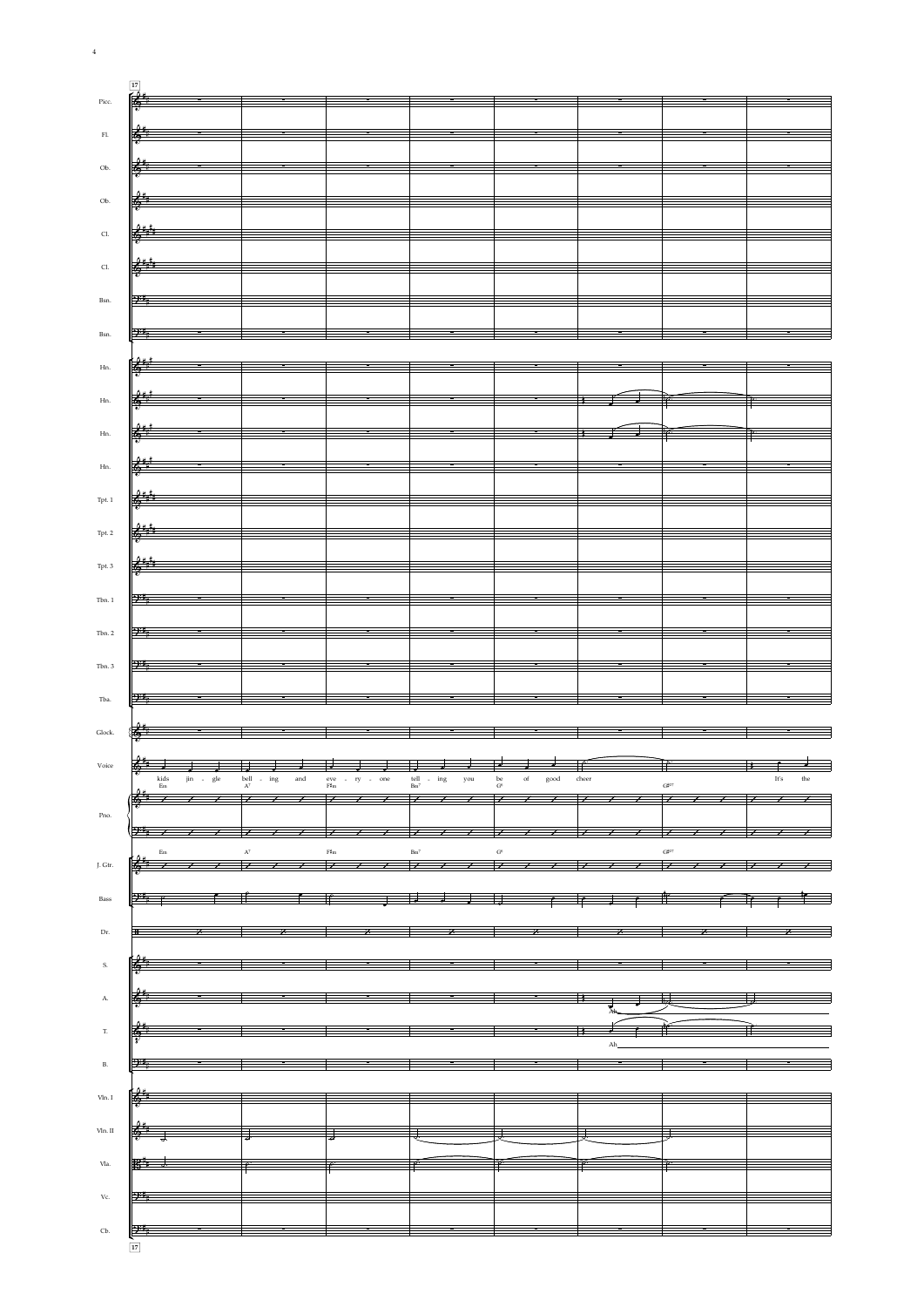| Picc.                       |      |                                                                                                                                                                                                                                                                                                                                                                                              |                                                                                                                        |      |          |                          |                                                                                                                                                                                                                                                                                                                     |  |  |                                                 |  |      |     |
|-----------------------------|------|----------------------------------------------------------------------------------------------------------------------------------------------------------------------------------------------------------------------------------------------------------------------------------------------------------------------------------------------------------------------------------------------|------------------------------------------------------------------------------------------------------------------------|------|----------|--------------------------|---------------------------------------------------------------------------------------------------------------------------------------------------------------------------------------------------------------------------------------------------------------------------------------------------------------------|--|--|-------------------------------------------------|--|------|-----|
|                             |      |                                                                                                                                                                                                                                                                                                                                                                                              |                                                                                                                        |      |          |                          |                                                                                                                                                                                                                                                                                                                     |  |  |                                                 |  |      |     |
| $\mathop{\rm Fl}\nolimits.$ |      |                                                                                                                                                                                                                                                                                                                                                                                              |                                                                                                                        |      |          |                          |                                                                                                                                                                                                                                                                                                                     |  |  |                                                 |  |      |     |
| Ob.                         |      | $\frac{1}{6}$                                                                                                                                                                                                                                                                                                                                                                                |                                                                                                                        |      |          |                          |                                                                                                                                                                                                                                                                                                                     |  |  |                                                 |  |      |     |
|                             |      |                                                                                                                                                                                                                                                                                                                                                                                              |                                                                                                                        |      |          |                          |                                                                                                                                                                                                                                                                                                                     |  |  |                                                 |  |      |     |
| Ob.                         |      | $\frac{1}{\sqrt{2}}$                                                                                                                                                                                                                                                                                                                                                                         |                                                                                                                        |      |          |                          |                                                                                                                                                                                                                                                                                                                     |  |  |                                                 |  |      |     |
|                             |      |                                                                                                                                                                                                                                                                                                                                                                                              |                                                                                                                        |      |          |                          |                                                                                                                                                                                                                                                                                                                     |  |  |                                                 |  |      |     |
| Cl.                         |      | $\frac{1}{2}$ is the contract of $\frac{1}{2}$ in the $\frac{1}{2}$ in the $\frac{1}{2}$ in the $\frac{1}{2}$ in the $\frac{1}{2}$ in the $\frac{1}{2}$ in $\frac{1}{2}$ in $\frac{1}{2}$ in $\frac{1}{2}$ in $\frac{1}{2}$ in $\frac{1}{2}$ in $\frac{1}{2}$ in $\frac{1}{2}$ in $\frac$                                                                                                    |                                                                                                                        |      |          |                          |                                                                                                                                                                                                                                                                                                                     |  |  |                                                 |  |      |     |
|                             |      |                                                                                                                                                                                                                                                                                                                                                                                              |                                                                                                                        |      |          |                          |                                                                                                                                                                                                                                                                                                                     |  |  |                                                 |  |      |     |
| CL                          |      | $\frac{2+\frac{1}{2}}{\frac{1}{2}}$                                                                                                                                                                                                                                                                                                                                                          |                                                                                                                        |      |          |                          |                                                                                                                                                                                                                                                                                                                     |  |  |                                                 |  |      |     |
| Bsn.                        |      |                                                                                                                                                                                                                                                                                                                                                                                              |                                                                                                                        |      |          |                          |                                                                                                                                                                                                                                                                                                                     |  |  |                                                 |  |      |     |
|                             |      |                                                                                                                                                                                                                                                                                                                                                                                              |                                                                                                                        |      |          |                          |                                                                                                                                                                                                                                                                                                                     |  |  |                                                 |  |      |     |
|                             |      |                                                                                                                                                                                                                                                                                                                                                                                              | <u> Andrea San Aonaichte ann an Dùbhlachd ann an Dùbhlachd ann an Dùbhlachd ann an Dùbhlachd ann an Dùbhlachd ann </u> |      |          |                          |                                                                                                                                                                                                                                                                                                                     |  |  |                                                 |  |      |     |
|                             |      |                                                                                                                                                                                                                                                                                                                                                                                              |                                                                                                                        |      |          |                          |                                                                                                                                                                                                                                                                                                                     |  |  |                                                 |  |      |     |
| Hn.                         |      | $\frac{1}{2}$                                                                                                                                                                                                                                                                                                                                                                                |                                                                                                                        |      |          |                          |                                                                                                                                                                                                                                                                                                                     |  |  |                                                 |  |      |     |
|                             |      |                                                                                                                                                                                                                                                                                                                                                                                              |                                                                                                                        |      |          |                          |                                                                                                                                                                                                                                                                                                                     |  |  |                                                 |  |      |     |
| $Hn$ .                      |      | $\frac{1}{\sqrt{2}}$                                                                                                                                                                                                                                                                                                                                                                         |                                                                                                                        |      |          |                          |                                                                                                                                                                                                                                                                                                                     |  |  |                                                 |  |      |     |
| Hn.                         |      |                                                                                                                                                                                                                                                                                                                                                                                              |                                                                                                                        |      |          |                          |                                                                                                                                                                                                                                                                                                                     |  |  |                                                 |  |      |     |
|                             |      |                                                                                                                                                                                                                                                                                                                                                                                              |                                                                                                                        |      |          |                          |                                                                                                                                                                                                                                                                                                                     |  |  |                                                 |  |      |     |
| Hn.                         |      |                                                                                                                                                                                                                                                                                                                                                                                              |                                                                                                                        |      |          |                          |                                                                                                                                                                                                                                                                                                                     |  |  |                                                 |  |      |     |
|                             |      |                                                                                                                                                                                                                                                                                                                                                                                              |                                                                                                                        |      |          |                          |                                                                                                                                                                                                                                                                                                                     |  |  |                                                 |  |      |     |
| $\operatorname{Tpt.}1$      |      | $\frac{2^{\frac{1}{2}+\frac{1}{2}}}{\frac{1}{2}+\frac{1}{2}+\frac{1}{2}}$                                                                                                                                                                                                                                                                                                                    |                                                                                                                        |      |          |                          |                                                                                                                                                                                                                                                                                                                     |  |  |                                                 |  |      |     |
| Tpt. 2                      |      | $\frac{2^{\frac{1}{2}+\frac{1}{2}}}{\frac{1}{2}+\frac{1}{2}+\frac{1}{2}-\frac{1}{2}-\frac{1}{2}-\frac{1}{2}-\frac{1}{2}-\frac{1}{2}-\frac{1}{2}-\frac{1}{2}-\frac{1}{2}-\frac{1}{2}-\frac{1}{2}-\frac{1}{2}-\frac{1}{2}-\frac{1}{2}-\frac{1}{2}-\frac{1}{2}-\frac{1}{2}-\frac{1}{2}-\frac{1}{2}-\frac{1}{2}-\frac{1}{2}-\frac{1}{2}-\frac{1}{2}-\frac{1}{2}-\frac{1}{2}-\frac{1}{2}-\frac{1$ |                                                                                                                        |      |          |                          |                                                                                                                                                                                                                                                                                                                     |  |  |                                                 |  |      |     |
|                             |      |                                                                                                                                                                                                                                                                                                                                                                                              |                                                                                                                        |      |          |                          |                                                                                                                                                                                                                                                                                                                     |  |  |                                                 |  |      |     |
|                             |      |                                                                                                                                                                                                                                                                                                                                                                                              |                                                                                                                        |      |          |                          |                                                                                                                                                                                                                                                                                                                     |  |  |                                                 |  |      |     |
|                             |      |                                                                                                                                                                                                                                                                                                                                                                                              |                                                                                                                        |      |          |                          |                                                                                                                                                                                                                                                                                                                     |  |  |                                                 |  |      |     |
| Tbn. 1                      |      |                                                                                                                                                                                                                                                                                                                                                                                              |                                                                                                                        |      |          |                          |                                                                                                                                                                                                                                                                                                                     |  |  |                                                 |  |      |     |
|                             |      |                                                                                                                                                                                                                                                                                                                                                                                              |                                                                                                                        |      |          |                          |                                                                                                                                                                                                                                                                                                                     |  |  |                                                 |  |      |     |
| Tbn. 2                      |      |                                                                                                                                                                                                                                                                                                                                                                                              |                                                                                                                        |      |          |                          |                                                                                                                                                                                                                                                                                                                     |  |  |                                                 |  |      |     |
| Tbn. 3                      |      |                                                                                                                                                                                                                                                                                                                                                                                              |                                                                                                                        |      |          |                          |                                                                                                                                                                                                                                                                                                                     |  |  |                                                 |  |      |     |
|                             |      |                                                                                                                                                                                                                                                                                                                                                                                              |                                                                                                                        |      |          |                          |                                                                                                                                                                                                                                                                                                                     |  |  |                                                 |  |      |     |
| Tba.                        |      |                                                                                                                                                                                                                                                                                                                                                                                              |                                                                                                                        |      |          |                          |                                                                                                                                                                                                                                                                                                                     |  |  |                                                 |  |      |     |
|                             |      |                                                                                                                                                                                                                                                                                                                                                                                              |                                                                                                                        |      |          |                          |                                                                                                                                                                                                                                                                                                                     |  |  |                                                 |  |      |     |
| Glock.                      |      |                                                                                                                                                                                                                                                                                                                                                                                              |                                                                                                                        |      |          |                          |                                                                                                                                                                                                                                                                                                                     |  |  |                                                 |  |      |     |
| Voice                       |      |                                                                                                                                                                                                                                                                                                                                                                                              |                                                                                                                        |      |          |                          |                                                                                                                                                                                                                                                                                                                     |  |  |                                                 |  |      |     |
|                             | most |                                                                                                                                                                                                                                                                                                                                                                                              | der - ful<br>won                                                                                                       | time | of $A^7$ | the                      |                                                                                                                                                                                                                                                                                                                     |  |  |                                                 |  | It's | the |
|                             |      |                                                                                                                                                                                                                                                                                                                                                                                              |                                                                                                                        |      |          |                          |                                                                                                                                                                                                                                                                                                                     |  |  |                                                 |  |      |     |
| Pno.                        |      |                                                                                                                                                                                                                                                                                                                                                                                              |                                                                                                                        |      |          |                          |                                                                                                                                                                                                                                                                                                                     |  |  |                                                 |  |      |     |
|                             |      |                                                                                                                                                                                                                                                                                                                                                                                              |                                                                                                                        |      |          |                          |                                                                                                                                                                                                                                                                                                                     |  |  |                                                 |  |      |     |
|                             |      |                                                                                                                                                                                                                                                                                                                                                                                              |                                                                                                                        |      |          |                          |                                                                                                                                                                                                                                                                                                                     |  |  |                                                 |  |      |     |
| J. Gtr.                     |      |                                                                                                                                                                                                                                                                                                                                                                                              |                                                                                                                        |      |          |                          |                                                                                                                                                                                                                                                                                                                     |  |  |                                                 |  |      |     |
| <b>Bass</b>                 |      |                                                                                                                                                                                                                                                                                                                                                                                              |                                                                                                                        |      |          | $\overline{\phantom{a}}$ | $\frac{1}{2}$ $\frac{1}{2}$ $\frac{1}{2}$ $\frac{1}{2}$ $\frac{1}{2}$ $\frac{1}{2}$ $\frac{1}{2}$ $\frac{1}{2}$ $\frac{1}{2}$ $\frac{1}{2}$ $\frac{1}{2}$ $\frac{1}{2}$ $\frac{1}{2}$ $\frac{1}{2}$ $\frac{1}{2}$ $\frac{1}{2}$ $\frac{1}{2}$ $\frac{1}{2}$ $\frac{1}{2}$ $\frac{1}{2}$ $\frac{1}{2}$ $\frac{1}{2}$ |  |  | ▁▕ <sup>▆</sup> ▘▁▁▗ <mark>┙▁▁▁▏▏▏▁▁▗</mark> ▁▁ |  |      |     |
|                             |      |                                                                                                                                                                                                                                                                                                                                                                                              |                                                                                                                        |      |          |                          |                                                                                                                                                                                                                                                                                                                     |  |  |                                                 |  |      |     |
| Dr.                         |      |                                                                                                                                                                                                                                                                                                                                                                                              |                                                                                                                        |      |          |                          |                                                                                                                                                                                                                                                                                                                     |  |  |                                                 |  |      |     |
|                             |      |                                                                                                                                                                                                                                                                                                                                                                                              |                                                                                                                        |      |          |                          |                                                                                                                                                                                                                                                                                                                     |  |  |                                                 |  |      |     |
|                             |      |                                                                                                                                                                                                                                                                                                                                                                                              |                                                                                                                        |      |          |                          | $\frac{1}{2}$ $\frac{1}{2}$ $\frac{1}{2}$ $\frac{1}{2}$ $\frac{1}{2}$<br>Ding                                                                                                                                                                                                                                       |  |  | ding                                            |  |      |     |